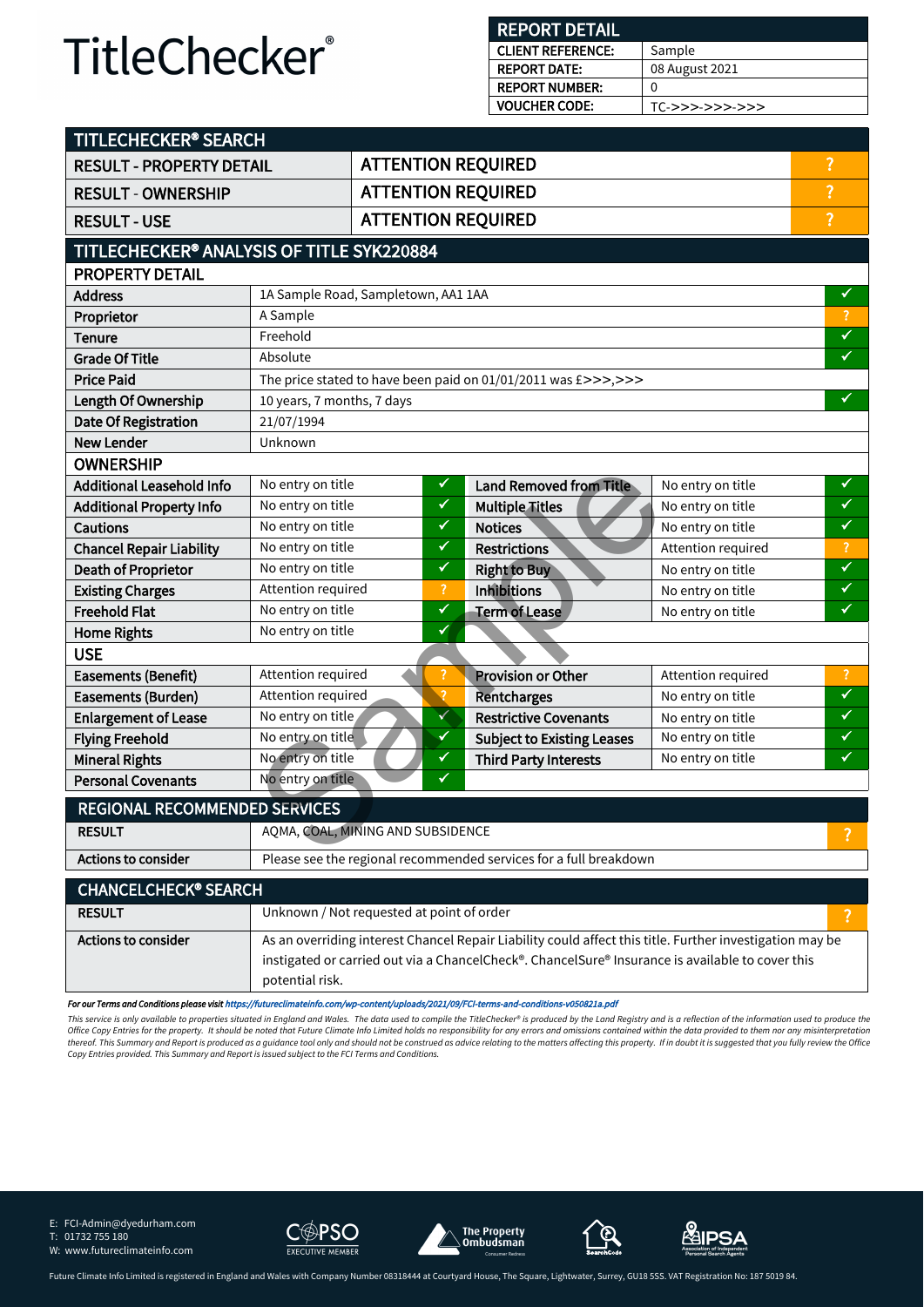#### **REPORT DETAIL CLIENT REFERENCE: REPORT DATE: REPORT NUMBER: VOUCHER CODE: Sample** 08 August 2021 0 TC->>>->>>->>>

|            |                 | <b>PROPERTY DETAIL - ATTENTION REQUIRED</b>                                                                                                                   |                                        |
|------------|-----------------|---------------------------------------------------------------------------------------------------------------------------------------------------------------|----------------------------------------|
| Entry      | <b>Position</b> | <b>Details</b>                                                                                                                                                | <b>CML Lender's Handbook - Unknown</b> |
| Proprietor |                 | names of the registered<br>The<br>proprietors stated on the title is/are<br>John Sample and does not match the<br>names provided, which was/were<br>A Sample. |                                        |

|                     |                 | <b>OWNERSHIP - ATTENTION REQUIRED</b> |                                                                                                                                                                                                                                                                                                                                                                                                                                                                                                                                                                                                                                                                                                                                                                                                 |
|---------------------|-----------------|---------------------------------------|-------------------------------------------------------------------------------------------------------------------------------------------------------------------------------------------------------------------------------------------------------------------------------------------------------------------------------------------------------------------------------------------------------------------------------------------------------------------------------------------------------------------------------------------------------------------------------------------------------------------------------------------------------------------------------------------------------------------------------------------------------------------------------------------------|
| Entry               | <b>Position</b> | <b>Details</b>                        | <b>CML Lender's Handbook - Unknown</b>                                                                                                                                                                                                                                                                                                                                                                                                                                                                                                                                                                                                                                                                                                                                                          |
| Restrictions        | B <sub>3</sub>  | Extract from title:                   | Part 1: 5.6.1: The title to the property must be good and<br>marketable free of any restrictions, covenants, easements,<br>charges or encumbrances which, at the time of completion, might<br>reasonably be expected to materially adversely affect the value of<br>the property or its future marketability (but excluding any matters<br>covered by indemnity insurance) and which may be accepted by<br>us for mortgage purposes. Our requirements in respect of<br>indemnity insurance are set out in section 9. If, based on your<br>professional judgment, you are able to provide an unqualified<br>certificate of title, we will not require indemnity insurance. You<br>must also take reasonable steps to ensure that, on completion, the<br>property will be vested in the borrower. |
| Restrictions        | B <sub>4</sub>  | Extract from title:<br>5              | Part 1: 5.6.1: The title to the property must be good and<br>marketable free of any restrictions, covenants, easements,<br>charges or encumbrances which, at the time of completion, might<br>reasonably be expected to materially adversely affect the value of<br>the property or its future marketability (but excluding any matters<br>covered by indemnity insurance) and which may be accepted by<br>us for mortgage purposes. Our requirements in respect of<br>indemnity insurance are set out in section 9. If, based on your<br>professional judgment, you are able to provide an unqualified<br>certificate of title, we will not require indemnity insurance. You<br>must also take reasonable steps to ensure that, on completion, the<br>property will be vested in the borrower. |
| Existing<br>Charges | C1              | Extract from title:                   | Part 1: 5.12.1: On completion, we require a fully enforceable first<br>charge by way of legal mortgage over the property executed by all<br>owners of the legal estate. All existing charges must be redeemed<br>on or before completion, unless we agree that an existing charge<br>may be postponed to rank after our mortgage. Our standard deed<br>or form of postponement must be used.                                                                                                                                                                                                                                                                                                                                                                                                    |
| Existing<br>Charges | C <sub>2</sub>  | Extract from title:                   | Part 1: 5.12.1: On completion, we require a fully enforceable first<br>charge by way of legal mortgage over the property executed by all<br>owners of the legal estate. All existing charges must be redeemed<br>on or before completion, unless we agree that an existing charge<br>may be postponed to rank after our mortgage. Our standard deed<br>or form of postponement must be used.                                                                                                                                                                                                                                                                                                                                                                                                    |

| <b>LUSE - ATTENTION REOUIRED</b> |                 |                |                                        |
|----------------------------------|-----------------|----------------|----------------------------------------|
| Entry                            | <b>Position</b> | <b>Details</b> | <b>CML Lender's Handbook - Unknown</b> |

E: FCI-Admin@dyedurham.com

T: 01732 755 180









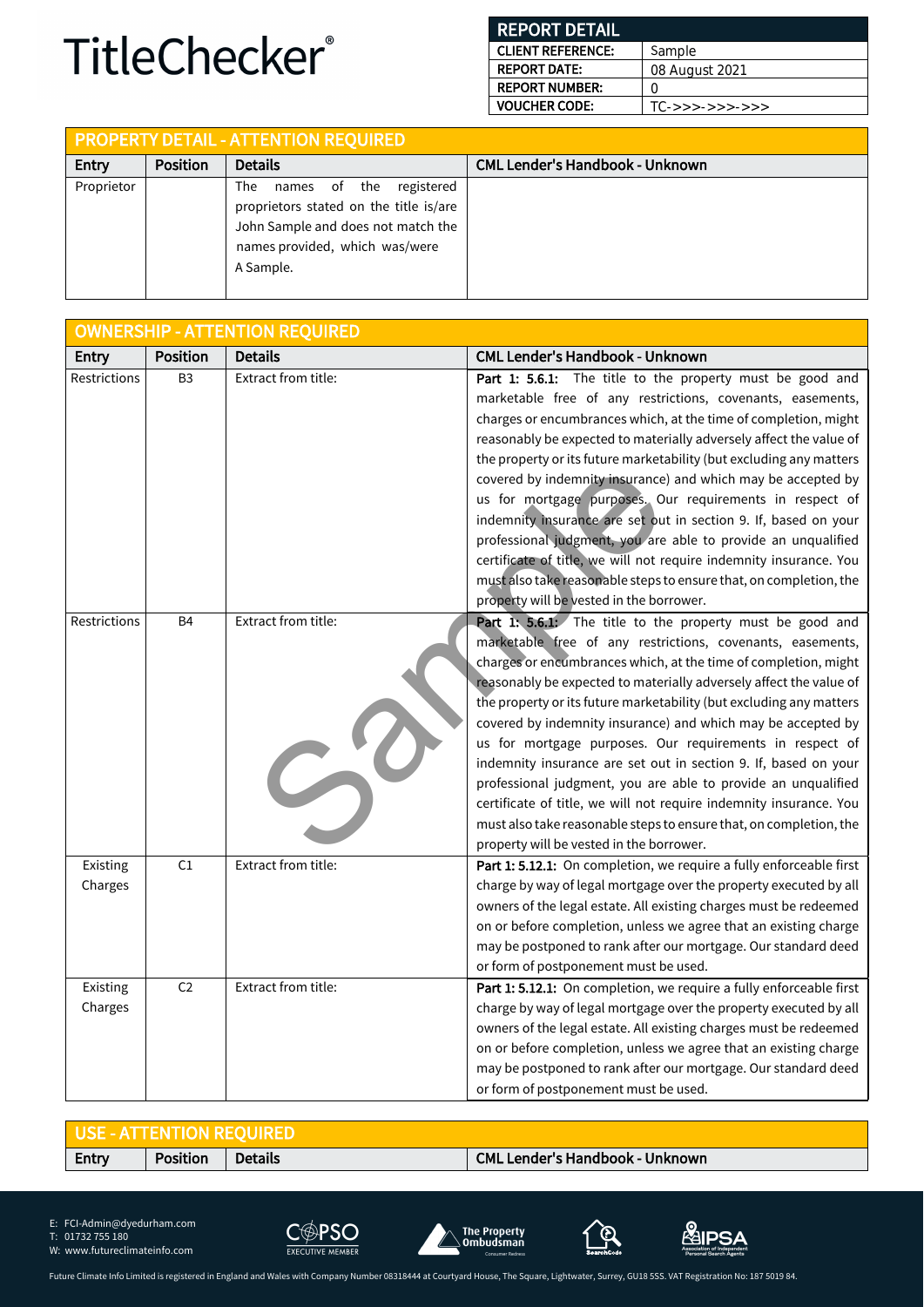#### **REPORT DETAIL**

| <b>CLIENT REFERENCE:</b> | Sample              |
|--------------------------|---------------------|
| <b>REPORT DATE:</b>      | 08 August 2021      |
| <b>REPORT NUMBER:</b>    |                     |
| <b>VOUCHER CODE:</b>     | $TC->->->->->->->>$ |

| Easements | A <sub>2</sub> | Extract from title: "TOGETHER with            | <b>Part 1: 5.6.1:</b> The title to the property must be good and     |
|-----------|----------------|-----------------------------------------------|----------------------------------------------------------------------|
| (Burden)  |                | benefit<br>of<br>but<br><b>SUBJECT</b><br>the | marketable free of any restrictions, covenants, easements,           |
|           |                | nevertheless to all such rights of way        | charges or encumbrances which, at the time of completion, might      |
|           |                | light air eaves support drains and            | reasonably be expected to materially adversely affect the value of   |
|           |                | drainage user of water pipes spouts           | the property or its future marketability (but excluding any matters  |
|           |                | fallpipes gutters gullies chimney             | covered by indemnity insurance) and which may be accepted by         |
|           |                | stacks and all other rights in the            | us for mortgage purposes. Our requirements in respect of             |
|           |                | nature of easements and quasi-                | indemnity insurance are set out in section 9. If, based on your      |
|           |                | easements privileges and quasi-               | professional judgment, you are able to provide an unqualified        |
|           |                | privileges as are now or have                 | certificate of title, we will not require indemnity insurance. You   |
|           |                | heretofore been used and enjoyed by           | must also take reasonable steps to ensure that, on completion, the   |
|           |                | or for the benefit of the land hereby         | property will be vested in the borrower.                             |
|           |                | transerred and the adjoining premises         | You may wish to consider the following products which may be         |
|           |                | over in under and through by or               | available from your chosen provider 'Enforcement of Known or         |
|           |                | against the other of them or which            | Unknown Rights of Way and/or Easements Insurance'                    |
|           |                | may be necessary for the reasonable           |                                                                      |
|           |                | use and enjoyment of the land hereby          |                                                                      |
|           |                | transferred and the said adjoining            |                                                                      |
|           |                | premises<br>respectively<br>and<br>in         |                                                                      |
|           |                | particular TOGETHER with (a) a right          |                                                                      |
|           |                | of way (in common with all other              |                                                                      |
|           |                | persons entitled thereto) over the            |                                                                      |
|           |                | pieces of land coloured yellow on the         |                                                                      |
|           |                | said plan and (b) a right of drainage (in     |                                                                      |
|           |                | common as aforesaid) in and through           |                                                                      |
|           |                | such part of the joint drainage system        |                                                                      |
|           |                | serving the land hereby transferred           |                                                                      |
|           |                | and the remainder of the property             |                                                                      |
|           |                | comprised in and demised by a Lease           |                                                                      |
|           |                | (hereinafter called "the Lease") made         |                                                                      |
|           |                | the 21st December 1901 between The            |                                                                      |
|           |                | Sample Company Limited and Mr A               |                                                                      |
|           |                | Owner as lies in under and upon the           |                                                                      |
|           |                | remainder of the land comprised in            |                                                                      |
|           |                | and demised by the Lease and is               |                                                                      |
|           |                | indicated by blue lines on the said           |                                                                      |
|           |                | plan SUBJECT to and EXCEPTING AND             |                                                                      |
|           |                | RESERVING in fee simple unto the              |                                                                      |
|           |                | Transferor and successors in title as         |                                                                      |
|           |                | owners of any land adjoining on or            |                                                                      |
|           |                | neighbouring the<br>land hereby               |                                                                      |
|           |                | transferred the rights following that is      |                                                                      |
|           |                | to say:-                                      |                                                                      |
|           |                |                                               |                                                                      |
| Easements | A2             | Extract from title:                           | Part 1: 6.9.1: You must take all reasonable steps to check that the  |
| (Benefit) |                |                                               | property has the benefit of all easements necessary for its full use |
|           |                |                                               | and enjoyment. All such rights must be enforceable by the            |
|           |                |                                               | borrower and the borrower's successors in title. If they are not     |
|           |                |                                               | check part 2 for our requirements.                                   |
|           |                |                                               | Part 2: 6.9.1: If different from 1.11, contact point if necessary    |
|           |                |                                               | easements are absent: Part 2 cannot be returned as the Lender has    |
|           |                |                                               | not been specified.                                                  |

E: FCI-Admin@dyedurham.com

T: 01732 755 180









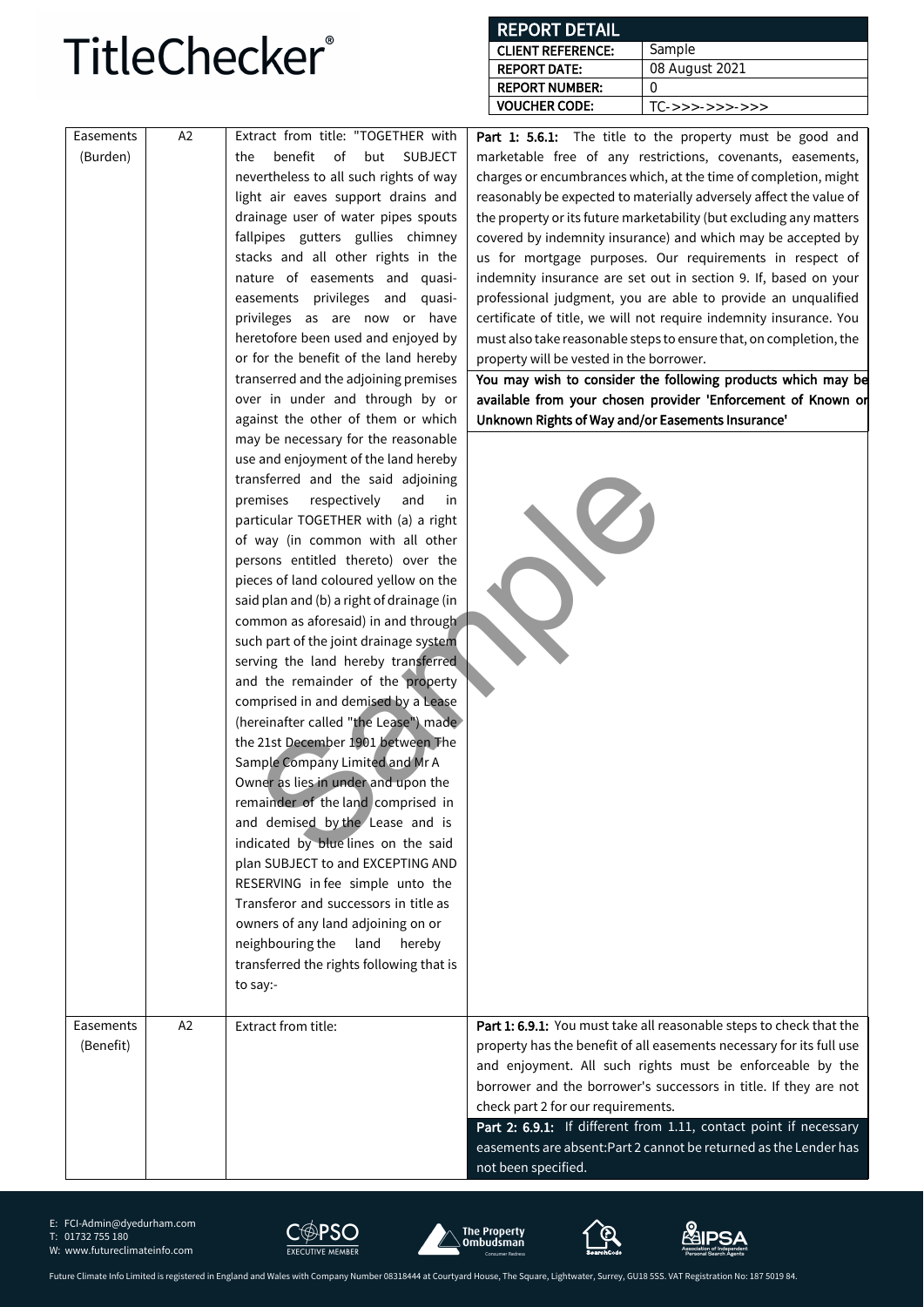#### **REPORT DETAIL CLIENT REFERENCE: REPORT DATE: Sample** 08 August 2021

|                       |                |                                                                                | אורש ואיט ואי                                        | uu Auyust Zuz i                                                                                                         |
|-----------------------|----------------|--------------------------------------------------------------------------------|------------------------------------------------------|-------------------------------------------------------------------------------------------------------------------------|
|                       |                |                                                                                | <b>REPORT NUMBER:</b><br><b>VOUCHER CODE:</b>        | $\Omega$<br>$TC->->->->->->->>$                                                                                         |
|                       |                |                                                                                |                                                      |                                                                                                                         |
|                       |                |                                                                                |                                                      | Part 1: 6.9.2: If the borrower owns adjoining land over which the                                                       |
|                       |                |                                                                                |                                                      | borrower requires access to the property or in respect of which                                                         |
|                       |                |                                                                                |                                                      | services are provided to the property, this land must also be                                                           |
|                       |                |                                                                                |                                                      | mortgaged to us unless all relevant easements are granted in the                                                        |
|                       |                |                                                                                | remain enforceable in accordance with section 6.9.1. | title of the land to be mortgaged to us and those rights are and                                                        |
|                       |                | Extract from title:                                                            |                                                      |                                                                                                                         |
| Provision or<br>Other | A <sub>3</sub> |                                                                                |                                                      | Part 1: 5.6.1: The title to the property must be good and<br>marketable free of any restrictions, covenants, easements, |
|                       |                |                                                                                |                                                      | charges or encumbrances which, at the time of completion, might                                                         |
|                       |                |                                                                                |                                                      | reasonably be expected to materially adversely affect the value of                                                      |
|                       |                |                                                                                |                                                      | the property or its future marketability (but excluding any matters                                                     |
|                       |                |                                                                                |                                                      | covered by indemnity insurance) and which may be accepted by                                                            |
|                       |                |                                                                                |                                                      | us for mortgage purposes. Our requirements in respect of                                                                |
|                       |                |                                                                                |                                                      | indemnity insurance are set out in section 9. If, based on your                                                         |
|                       |                |                                                                                |                                                      | professional judgment, you are able to provide an unqualified                                                           |
|                       |                |                                                                                |                                                      | certificate of title, we will not require indemnity insurance. You                                                      |
|                       |                |                                                                                |                                                      | must also take reasonable steps to ensure that, on completion, the                                                      |
|                       |                |                                                                                | property will be vested in the borrower.             |                                                                                                                         |
| Right of Way          | A2             | Extract from title: "TOGETHER with                                             |                                                      |                                                                                                                         |
|                       |                | benefit<br>of<br>but<br><b>SUBJECT</b><br>the                                  |                                                      |                                                                                                                         |
|                       |                | nevertheless to all such rights of way                                         |                                                      |                                                                                                                         |
|                       |                | light air eaves support drains and                                             |                                                      |                                                                                                                         |
|                       |                | drainage user of water pipes spouts                                            |                                                      |                                                                                                                         |
|                       |                | fallpipes gutters gullies chimney                                              |                                                      |                                                                                                                         |
|                       |                | stacks and all other rights in the                                             |                                                      |                                                                                                                         |
|                       |                | nature of easements and quasi-                                                 |                                                      |                                                                                                                         |
|                       |                | easements privileges and quasi-                                                |                                                      |                                                                                                                         |
|                       |                | privileges as are now or have                                                  |                                                      |                                                                                                                         |
|                       |                | heretofore been used and enjoyed by                                            |                                                      |                                                                                                                         |
|                       |                | or for the benefit of the land hereby<br>transerred and the adjoining premises |                                                      |                                                                                                                         |
|                       |                | over in under and through by or                                                |                                                      |                                                                                                                         |
|                       |                | against the other of them or which                                             |                                                      |                                                                                                                         |
|                       |                | may be necessary for the reasonable                                            |                                                      |                                                                                                                         |
|                       |                | use and enjoyment of the land hereby                                           |                                                      |                                                                                                                         |
|                       |                | transferred and the said adjoining                                             |                                                      |                                                                                                                         |
|                       |                | premises<br>respectively<br>and<br>in                                          |                                                      |                                                                                                                         |
|                       |                | particular TOGETHER with (a) a right                                           |                                                      |                                                                                                                         |
|                       |                | of way (in common with all other                                               |                                                      |                                                                                                                         |
|                       |                | persons entitled thereto) over the                                             |                                                      |                                                                                                                         |
|                       |                | pieces of land coloured yellow on the                                          |                                                      |                                                                                                                         |
|                       |                | said plan and (b) a right of drainage (in                                      |                                                      |                                                                                                                         |
|                       |                | common as aforesaid) in and through                                            |                                                      |                                                                                                                         |
|                       |                | such part of the joint drainage system                                         |                                                      |                                                                                                                         |
|                       |                | serving the land hereby transferred                                            |                                                      |                                                                                                                         |
|                       |                | and the remainder of the property                                              |                                                      |                                                                                                                         |
|                       |                | comprised in and demised by a Lease                                            |                                                      |                                                                                                                         |
|                       |                | (hereinafter called "the Lease") made<br>the 21st December 1901 between The    |                                                      |                                                                                                                         |
|                       |                |                                                                                |                                                      |                                                                                                                         |

E: FCI-Admin@dyedurham.com

T: 01732 755 180





Sample Company Limited and Mr A Owner as lies in under and upon the





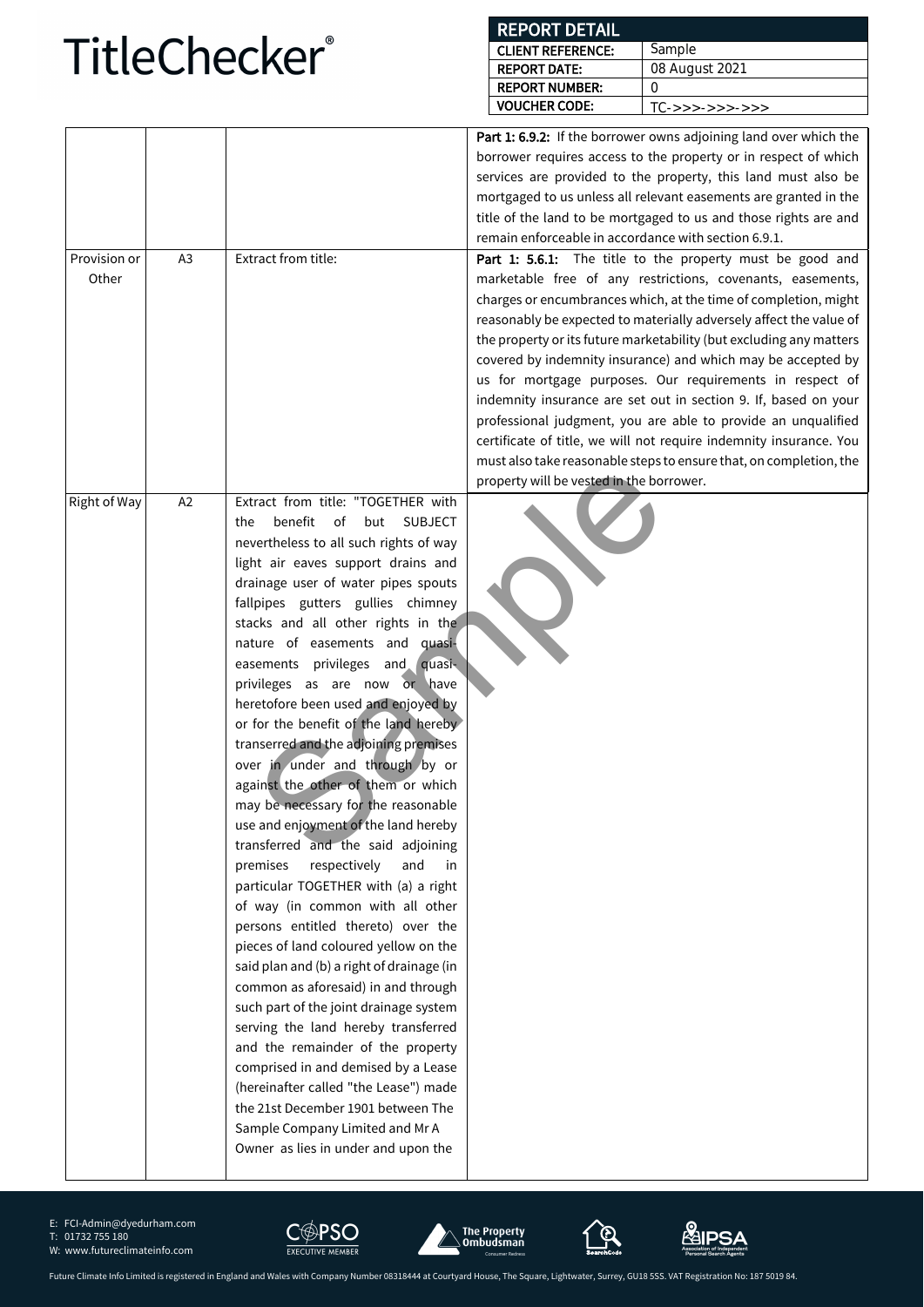| <b>REPORT DETAIL</b>     |                     |
|--------------------------|---------------------|
| <b>CLIENT REFERENCE:</b> | Sample              |
| <b>REPORT DATE:</b>      | 08 August 2021      |
| <b>REPORT NUMBER:</b>    | $\left( \right)$    |
| <b>VOUCHER CODE:</b>     | $TC->->->->->->->>$ |

| remainder of the land comprised in       |
|------------------------------------------|
| and demised by the Lease and is          |
| indicated by blue lines on the said      |
| plan SUBJECT to and EXCEPTING AND        |
| RESERVING in fee simple unto the         |
| Transferor and successors in title       |
| as owners of any land adjoining on or    |
| neighbouring the land hereby             |
| transferred the rights following that is |
| to say:-                                 |
|                                          |

| <b>REGIONAL RECOMMENDED SERVICES - RESULTS</b>     |                                                                                                                                                                             |              |  |
|----------------------------------------------------|-----------------------------------------------------------------------------------------------------------------------------------------------------------------------------|--------------|--|
| Entry                                              | <b>Description</b>                                                                                                                                                          |              |  |
| <b>AQMA</b>                                        | Air Quality Management Area                                                                                                                                                 |              |  |
| <b>BALL CLAY MINING</b>                            | Presence of (Ball and China) clay workings which could cause subsidence damage.                                                                                             | ✓            |  |
| <b>BRINE EXTRACTION</b>                            | Presence of disused brine extraction workings which could cause subsidence damage.                                                                                          |              |  |
| <b>CHESHIRE BRINE</b>                              | This dataset covers an area in Cheshire and Greater Manchester that is liable to subside as a<br>result of activities of the salt industry.                                 | ✔            |  |
| <b>COAL</b>                                        | Areas which may be affected by coal mining activity.                                                                                                                        | ?            |  |
| <b>FLOOD</b>                                       | Flood hazard may be from one or more of the following sources: surface water; rivers or sea;<br>groundwater; historic flooding; or previous flood-related insurance claims. |              |  |
| <b>HIGH SPEED 2 RAIL</b>                           | Area which may be affected by the High Speed 2 Rail link.                                                                                                                   | √            |  |
| <b>LIMESTONE</b>                                   | Presence of disused underground limestone workings which could cause subsidence damage.                                                                                     | ✔            |  |
| <b>MINING AND SUBSIDENCE</b>                       | Areas that may be affected by mining or subsidence.                                                                                                                         | ?            |  |
| <b>RENEWABLE POWER</b>                             | Areas where requests for planning permission is sought for renewable energy sources.                                                                                        | $\checkmark$ |  |
| <b>SOLAR FARMS</b>                                 | Areas that may be affected by solar energy exploration and production.                                                                                                      |              |  |
| <b>TIN MINING</b>                                  | Presence of disused underground tin workings which could cause subsidence damage.                                                                                           |              |  |
|                                                    |                                                                                                                                                                             |              |  |
| RELEVANT LOCAL AUTHORITY - RESULTS                 |                                                                                                                                                                             |              |  |
| <b>Authority Type</b>                              | Name                                                                                                                                                                        |              |  |
| <b>Local Authority</b>                             | Sampletown Council                                                                                                                                                          |              |  |
|                                                    |                                                                                                                                                                             |              |  |
| <b>DELEVANT WATED LITH ITIV DDOVIDED. DECLILTS</b> |                                                                                                                                                                             |              |  |

| <b>RELEVANT LOCAL AUTHORITY - RESULTS</b> |                                                   |  |
|-------------------------------------------|---------------------------------------------------|--|
| <b>Authority Type</b>                     | <b>Name</b>                                       |  |
| <b>Local Authority</b>                    | Sampletown Council                                |  |
|                                           |                                                   |  |
|                                           | <b>RELEVANT WATER UTILITIY PROVIDER - RESULTS</b> |  |

| RELEVANT WATER UTILITIT FROVIDER - RESULTS |                      |  |
|--------------------------------------------|----------------------|--|
| <b>Authority Type</b>                      | <b>Name</b>          |  |
| <b>Water Utility</b>                       | Sample Water Company |  |

E: FCI-Admin@dyedurham.com

T: 01732 755 180

W: www.futureclimateinfo.com